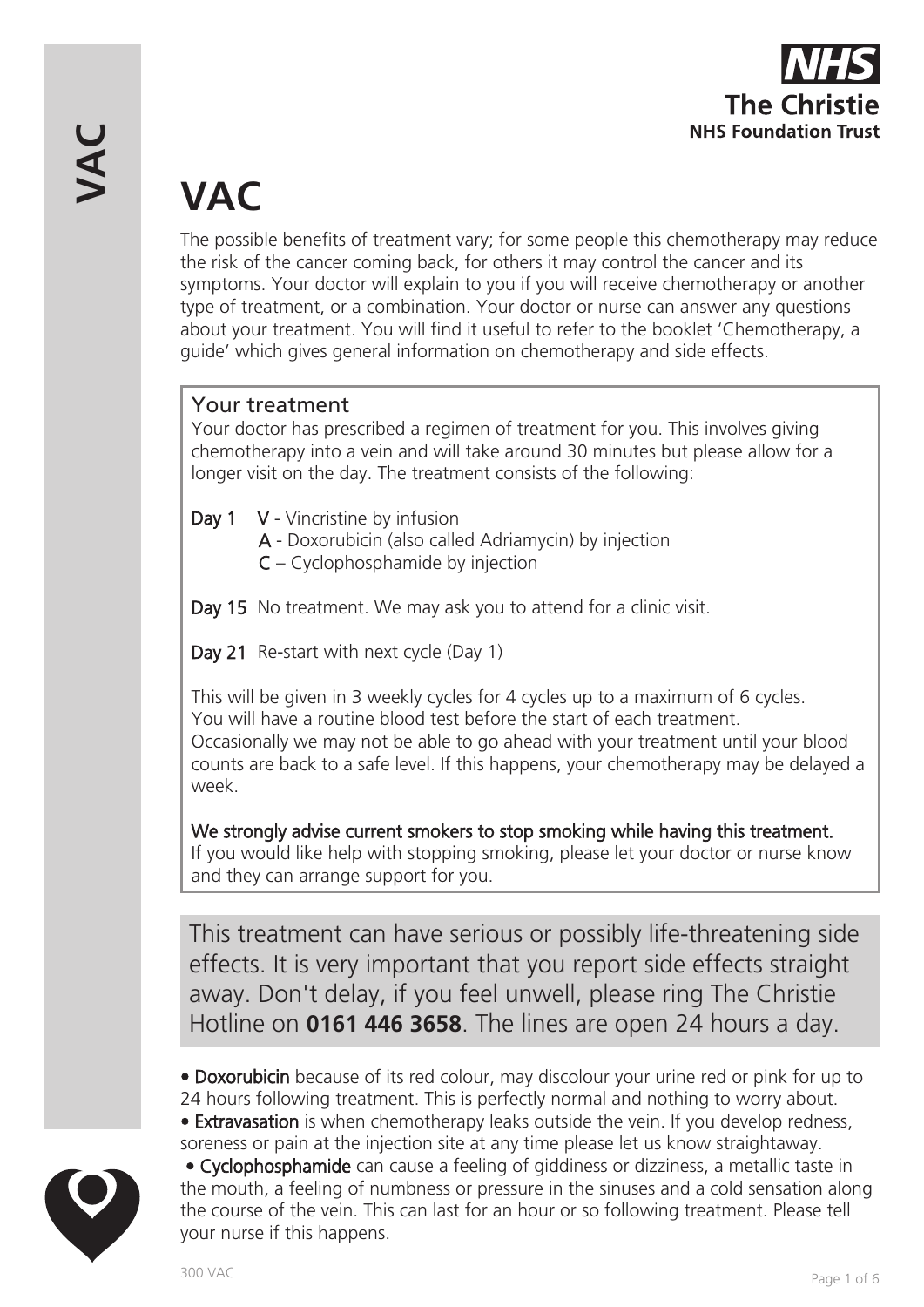After Cycle 2 of treatment, if clinically possible you will have your treatment at a location closer to home. The Christie is committed to providing treatment closer to home as part of the Outreach and Christie at Home service.

### Flu vaccinations

### Is it alright for me to have a flu jab during the time I'm having chemotherapy?

It's safe to have a flu jab, but depending on the sort of chemotherapy you have had, it may not give quite as much protection against infection as usual. Some patients may need two vaccinations. However, if you're thinking of having any other vaccinations, do check with your Christie doctor first, because some vaccines should be avoided.

#### Increased risk of serious infection

You are vulnerable to infection while you are having chemotherapy. Minor infections can become lifethreatening in a matter of hours if left untreated. Symptoms of infection include fever, shivering, sweats, sore throat, diarrhoea, discomfort when you pass urine, cough or breathlessness. We recommend that you use a digital thermometer so you can check your temperature. You can buy one from your local chemist.

#### If you feel unwell, you have symptoms of an infection or your temperature is 37.5ºC or above, or below 36ºC contact The Christie Hotline straight away.

## Possible side effects

Chemotherapy can cause many different side effects. Some are more likely to occur than others. Everyone is different and not everyone gets all the side effects. Most side effects are usually temporary, but in some rare cases they can be life-threatening. It is important to tell your hospital doctor or nurse about any side effects so they can be monitored and, where possible, treated.

# Common side effects (more than 1 in 10)

#### • Anaemia (low number of red blood cells)

While having this treatment you may become anaemic. This may make you feel tired and breathless. Let your doctor or nurse know if these symptoms are a problem. You may need a blood transfusion.

#### • Bruising or bleeding

This treatment can reduce the production of platelets which help the blood clot. Let your doctor know if you have any unexplained bruising or bleeding, such as nosebleeds, bloodspots or rashes on the skin, and bleeding gums. You may need a platelet transfusion.

#### • Hair loss

Hair loss is usually total. The hair falls out gradually 10 to 14 days following your first course of treatment. The time scale varies from person to person. Please remember that this is a temporary side effect and your hair will grow back when your treatment is completed. Very rarely, hair loss can be permanent.

The cancer information centre offers a coping with hair loss service to all patients where support, information and advice will be given. Drop in, contact 0161 446 8100 or email informationcentre@christie.nhs.uk. Information about the wig service can also be found here and vouchers for wigs can also be obtained for eligible patients. The wig room provides a drop-in service, please see The Christie leaflet 'The wig fitting service' for further information.

The Maggie's Centre runs a Talking Heads hair loss support workshop for anyone who is anticipating or experiencing hair loss (both men and women). These sessions cover the practicalities of hair loss as well as offering support with its emotional impact. Contact Maggie's on 0161 641 4848 or email manchester@maggiescentres.org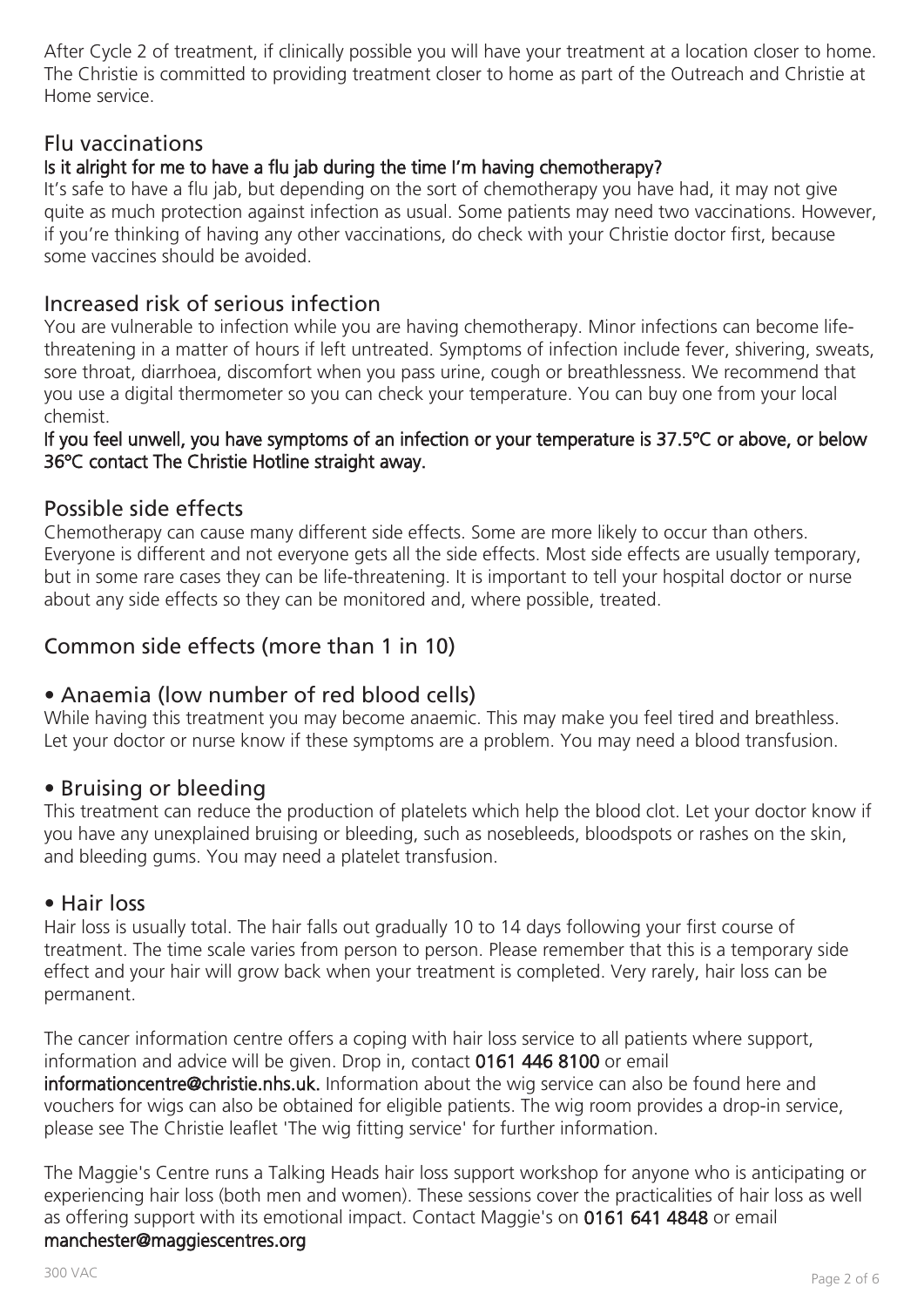# • Nausea and vomiting (sickness)

The severity of this varies from person to person. Anti-sickness medication will be given along with your chemotherapy to prevent this. You will also be given anti-sickness tablets to take at home. If you continue to feel or be sick, contact your GP or this hospital, because your anti-sickness medication may need to be changed or increased.

## • Constipation

This occasionally occurs in the long term. Try to drink plenty of fluids and eat foods which are high in fibre. Tell your doctor who may prescribe a suitable laxative. Ask the staff for a copy of 'Eating - help yourself' which has useful ideas about diet when you are having treatment.

### • Sore mouth

Your mouth may become sore or dry, or you may notice small mouth ulcers during this treatment. Drinking plenty of fluids and cleaning your teeth regularly and gently with a soft toothbrush can help to reduce the risk of this happening. We can prescribe a mouthwash for you to use during treatment. You can dilute this with water if your mouth is sore. Ask your doctor or nurse for further advice. There is also general mouth care information in the chemotherapy booklet. If you continue to have a sore mouth, please contact The Christie Hotline on 0161 446 3658.

## • Lethargy

Some chemotherapy may make you feel tired and lacking in energy. It can be frustrating when you feel unable to cope with routine tasks. If you do feel tired, take rest and get help with household chores. If necessary, take time off work. Gentle exercise such as a daily walk can be beneficial.

#### • Changes to nails

Your nails may become darker. White lines may appear on the surface of the nail. These changes grow out over a few months once the treatment has finished. Acrylic nails are not recommended.

# Less common side effects (less than 1 in 10)

## • Cardiotoxicity (Warning!)

This treatment can affect the way the heart works but this is usually temporary. You may have tests to see how well your heart is working before, during and sometimes after treatment.

If you have pain or tightness in your chest, feel breathless or notice changes to your heartbeat at any time during or after treatment, tell a doctor straight away. These symptoms can be caused by other conditions but it's important to get them checked by a doctor.

#### In an emergency, you should go immediately to your nearest Accident and Emergency department.

## • Blood clots (Warning!)

During chemotherapy you are more at risk of blood clots in the legs (DVT) or lungs (PE). Occasionally these clots can be life-threatening. To help prevent clots, keep mobile and drink plenty of non-alcoholic fluids.

## • Tingling and numbness in the fingers or toes

Usually only mild and temporary. Please report these symptoms to your doctor on your next hospital visit. Rarely, this may be permanent.

## • Irritation of the bladder

Cyclophosphamide may irritate your bladder. It is important to drink as much fluid as you can (up to two litres a day) on the days you have the cyclophosphamide to help prevent this. Tell your doctor if you have any discomfort when you pass urine.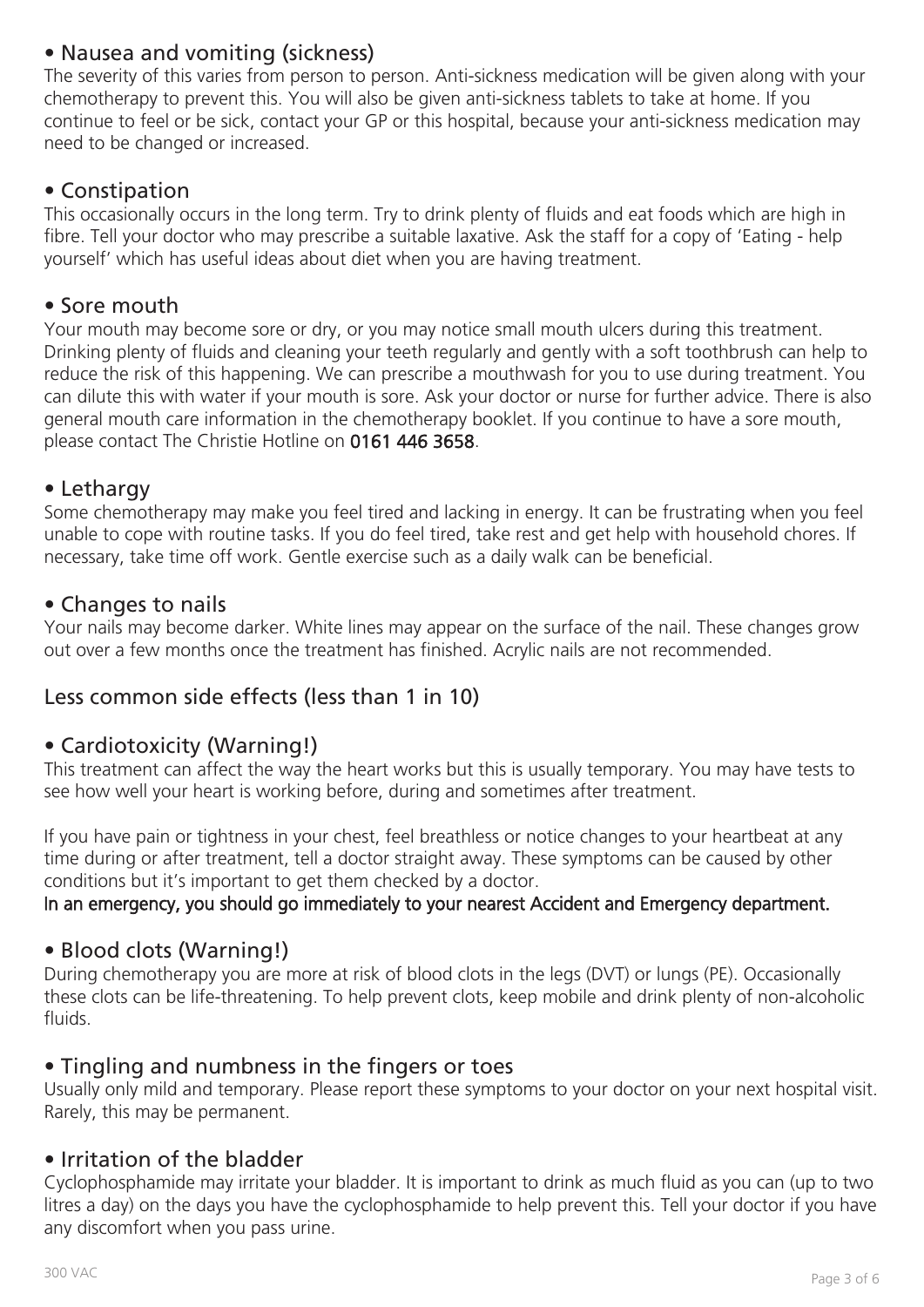# • Skin changes

Sometimes as a result of the chemotherapy, your skin may appear **darker in colour** or lightly tanned, especially around the joints. This is known as hyperpigmentation. The skin will return to normal when treatment is finished. Some chemotherapy can make your skin more sensitive to the sun than usual. Sit in the shade, avoid too much sun and use a sunblock cream. Asian and African-Caribbean people may develop noticeable light patches on their skin.

## Other medicines:

Please ask your doctor at The Christie for advice about any other medication you are taking, including non-prescribed medicines, complementary therapies and herbal medicines.

## Serious and potentially life-threating side effects

In a small proportion of patients chemotherapy can result in very severe side effects which may rarely result in death. The team caring for you will discuss the risk of these side effects with you.

# Sex, contraception and fertility

Protecting your partner and contraception: We recommend that you or your partner use a condom during sexual intercourse while you are having the course of chemotherapy. Chemotherapy is dangerous to unborn babies and this will also protect you and your partner from any chemotherapy drugs that may be present in semen and in the vagina. If you suspect that you may be pregnant please tell your doctor immediately.

Fertility: This chemotherapy may affect your ability to have children. Your doctor or nurse should have discussed this with you. If not, please ask them before you start treatment.

#### • For female patients only

#### Loss of periods

Due to the effect of chemotherapy on the ovaries, you may find that your periods become irregular or stop. This is more likely in women over the age of 40 when most women will notice some change in their periods. It is less common in women under the age of 40 but does still happen and can result in significant menopausal symptoms (see section below). Even if your periods stop completely during chemotherapy your periods may come back several years later. This means that you may be able to become pregnant even many years after chemotherapy. It is very important to use contraception if you don't want to get pregnant.

#### Menopausal symptoms

When the ovaries stop working due to chemotherapy or during a natural menopause most women experience symptoms such as hot flushes, sweats (night and day) and vaginal dryness. These hormonal changes can make the vagina feel as though it has shrunk and become less easy to stretch. This is called vaginal atrophy and can result in discomfort, pain on sexual intercourse, itching and recurrent urine infections. If your ovaries don't start to work again the vaginal symptoms can be permanent, although the flushes and sweats tend to reduce and stop over a small number of years. Some women who have already gone through menopause may notice their symptoms worsening for a time after chemotherapy.

The vaginal symptoms can start early and the longer they are left the harder they can be to treat. Please contact your specialist nurse either in clinic or by phone when the symptoms first develop if you would like help. Symptoms can be managed in several ways including gels, essential oil pessaries and sometimes local oestrogen replacement. You may also find it helpful to request the booklet 'Menopausal symptoms and breast cancer' by Breast Cancer Now (either from your specialist nurse, the cancer information centre at The Christie or online).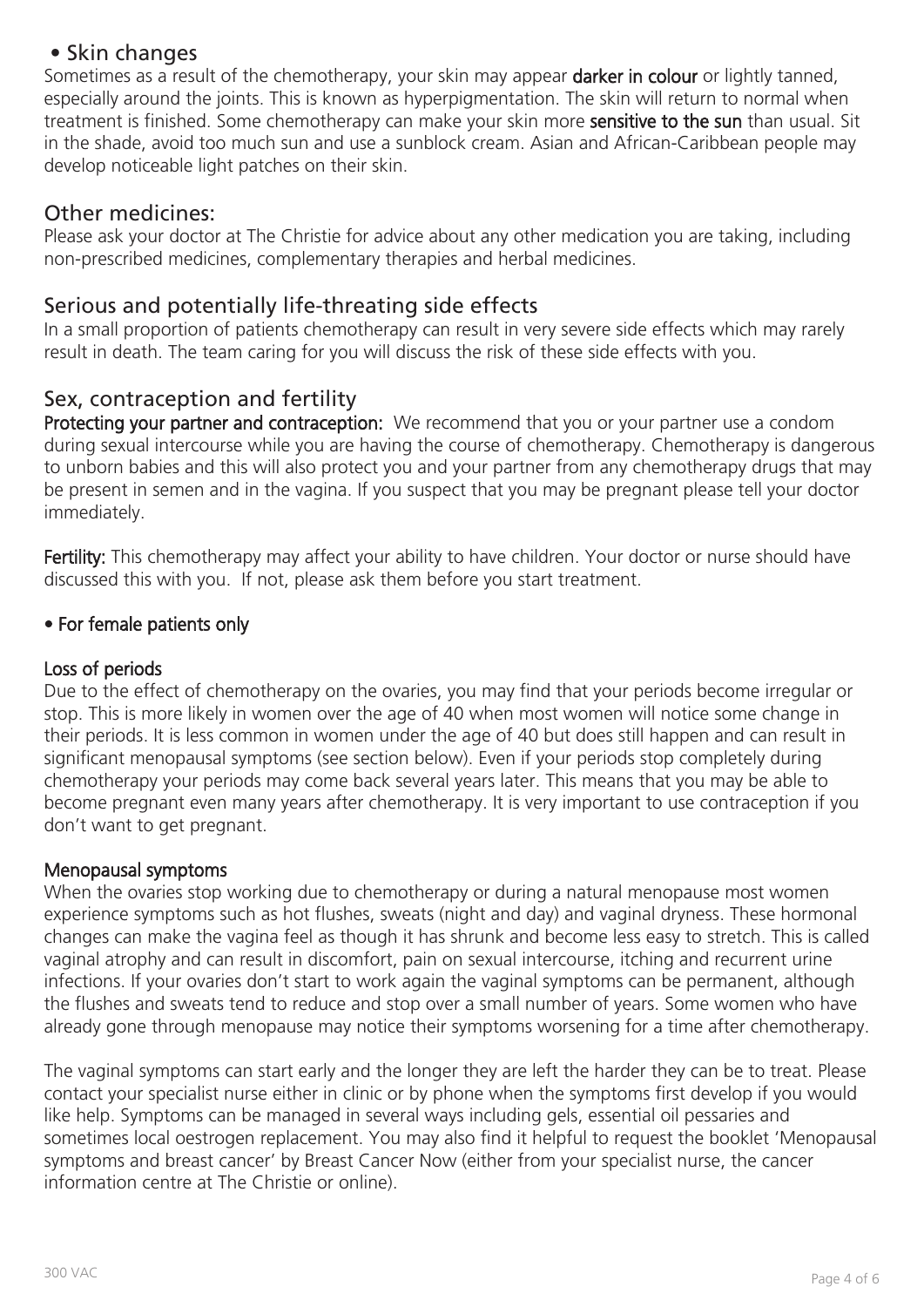## Late side effects

Some side effects may become evident only after a number of years. In reaching any decision with you about treatment, the potential benefit you receive from treatment will be weighed against the risks of serious long term side effects to the heart, lungs, kidneys and bone marrow. With some drugs there is also a small but definite risk of developing another cancer. If any of these problems specifically applies to you, the doctor will discuss these with you and note this on your consent form.

# Contacts:

If you have any general questions or concerns about your treatment, please ring the area where you are having treatment:

Administration enquiries - 0161 918 7606/7610 Chemotherapy nurse - 0161 918 7171 Clinical trials unit - 0161 918 7663 Lung cancer nurse team - 0161 918 2595

For urgent advice ring The Christie Hotline on 0161 446 3658 (24 hours)

Your doctor's secretary …………………………………….0161 ………..

Your consultant is: .....................................................................

Your hospital number is: ...........................................................

Your key worker is: ....................................................................